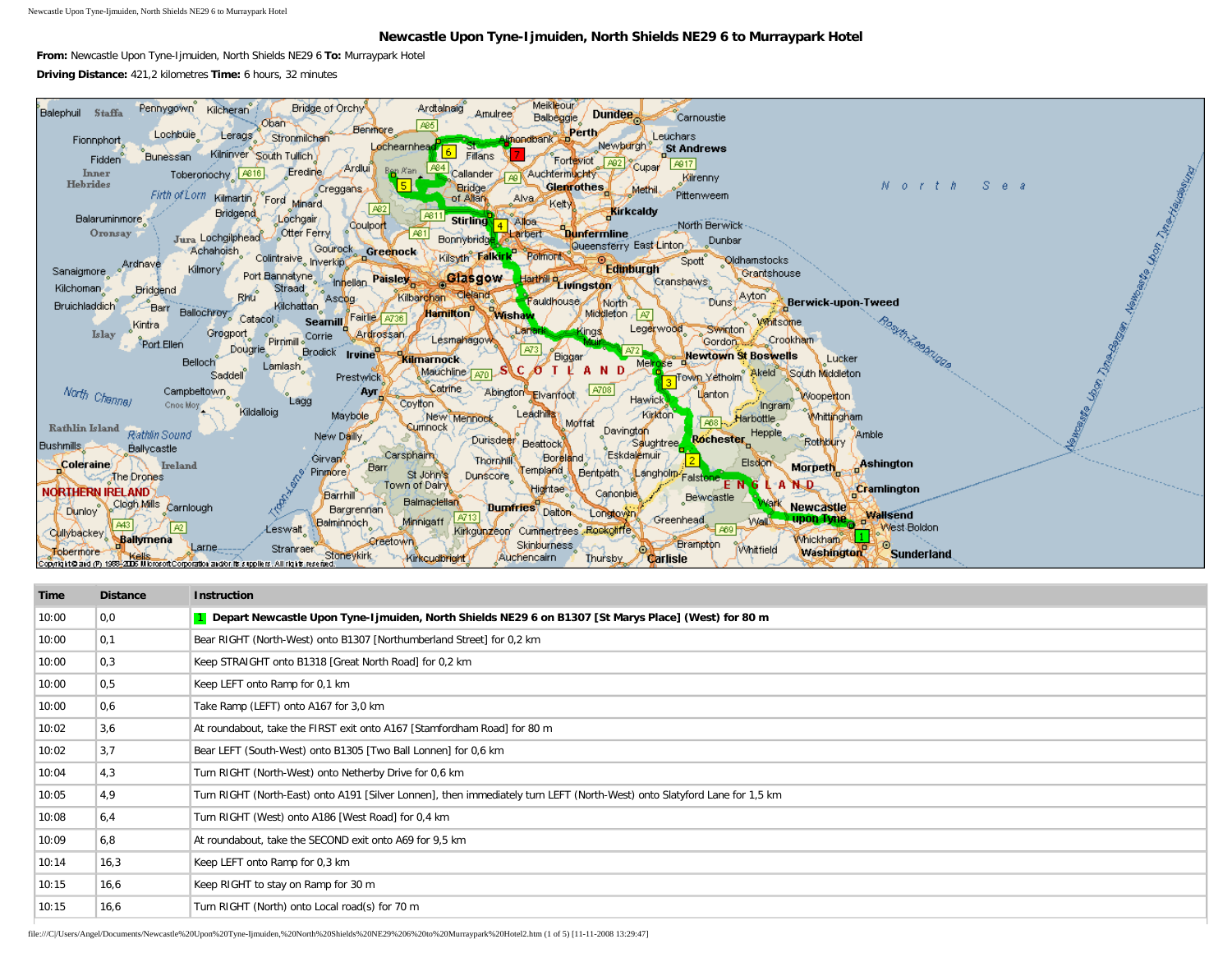$\sim$ 

| 10:15 | 16,7  | At roundabout, take the FIRST exit onto Local road(s) for 90 m |
|-------|-------|----------------------------------------------------------------|
| 10:15 | 16,8  | Bear LEFT (West) onto Local road(s) for 1,2 km                 |
| 10:16 | 18,0  | Turn LEFT (West) onto B6318 for 17,4 km                        |
| 10:27 | 35,4  | Keep STRAIGHT onto B6318 [Brunton Bank] for 1,4 km             |
| 10:28 | 36,8  | Keep STRAIGHT onto B6318 for 0,5 km                            |
| 10:29 | 37,3  | At roundabout, take the SECOND exit onto B6320 for 9,8 km      |
| 10:35 | 47,0  | Bear LEFT (North) onto B6320 [Hexham Road] for 0,2 km          |
| 10:35 | 47,3  | Bear LEFT (West) onto B6320 [Main Street] for 40 m             |
| 10:35 | 47,3  | Bear RIGHT (North-West) onto B6320 [Church Lane] for 2,6 km    |
| 10:37 | 49,9  | Keep STRAIGHT onto B6320 for 5,6 km                            |
| 10:41 | 55,5  | Turn LEFT (North-West) onto Local road(s) for 5,0 km           |
| 10:45 | 60,5  | Turn LEFT (South) onto Local road(s) for 0,1 km                |
| 10:45 | 60,6  | Bear RIGHT (South-West) onto Local road(s) for 1,2 km          |
| 10:46 | 61,8  | Turn RIGHT (North-West) onto Local road(s) for 7,7 km          |
| 10:52 | 69,5  | Road name changes to Shilling Pot for 0,6 km                   |
| 10:53 | 70,1  | Road name changes to Local road(s) for 14,0 km                 |
| 11:05 | 84,1  | Bear LEFT (North-West) onto Local road(s) for 1,1 km           |
| 11:06 | 85,2  | Bear LEFT (West) onto Local road(s) for 9,2 km                 |
| 11:13 | 94,3  | Turn LEFT (South) onto Local road(s) for 40 m                  |
| 11:13 | 94,4  | 2 At Saughtree, return North on Local road(s) for 40 m         |
| 11:13 | 94,4  | Turn LEFT (West) onto Local road(s) for 70 m                   |
| 11:14 | 94,5  | Turn RIGHT (North) onto B6357 for 15,7 km                      |
| 11:24 | 110,2 | Turn LEFT (West) onto A6088 for 1,8 km                         |
| 11:26 | 112,0 | Turn LEFT to stay on A6088 for 8,8 km                          |
| 11:31 | 120,8 | Turn RIGHT (East) onto A698 for 1,2 km                         |
| 11:33 | 122,0 | Keep LEFT onto Local road(s) for 50 m                          |
| 11:33 | 122,1 | Turn LEFT (West) onto Local road(s) for 0,6 km                 |
| 11:34 | 122,6 | Turn LEFT (South-West) onto Local road(s) for 0,3 km           |
| 11:34 | 122,9 | Turn RIGHT (North-West) onto Local road(s) for 1,1 km          |
| 11:35 | 124,0 | Bear LEFT (West) onto Local road(s) for 1,0 km                 |
| 11:35 | 124,9 | Turn RIGHT (North) onto A7 for 14,9 km                         |
| 11:46 | 139,8 | 3 Arrive Selkirk                                               |
| 12:46 | 139,8 | Depart Selkirk on A707 [Market Place] (South) for 11,0 km      |
| 12:56 | 150,8 | Bear LEFT (West) onto Local road(s) for 0,1 km                 |
| 12:56 | 150,9 | Turn LEFT (South) onto Local road(s) for 9,1 km                |
| 13:03 | 160,1 | Bear LEFT (South-West) onto Local road(s) for 3,3 km           |
| 13:06 | 163,3 | Bear LEFT (South) onto B709 for 1,1 km                         |
| 13:07 | 164,4 | Turn RIGHT (West) onto B7062 for 10,5 km                       |
| 13:15 | 175,0 | Keep STRAIGHT onto B7062 [Kingsmeadows Road] for 1,1 km        |
| 13:16 | 176,1 | Keep STRAIGHT onto B7062 for 0,2 km                            |
|       |       |                                                                |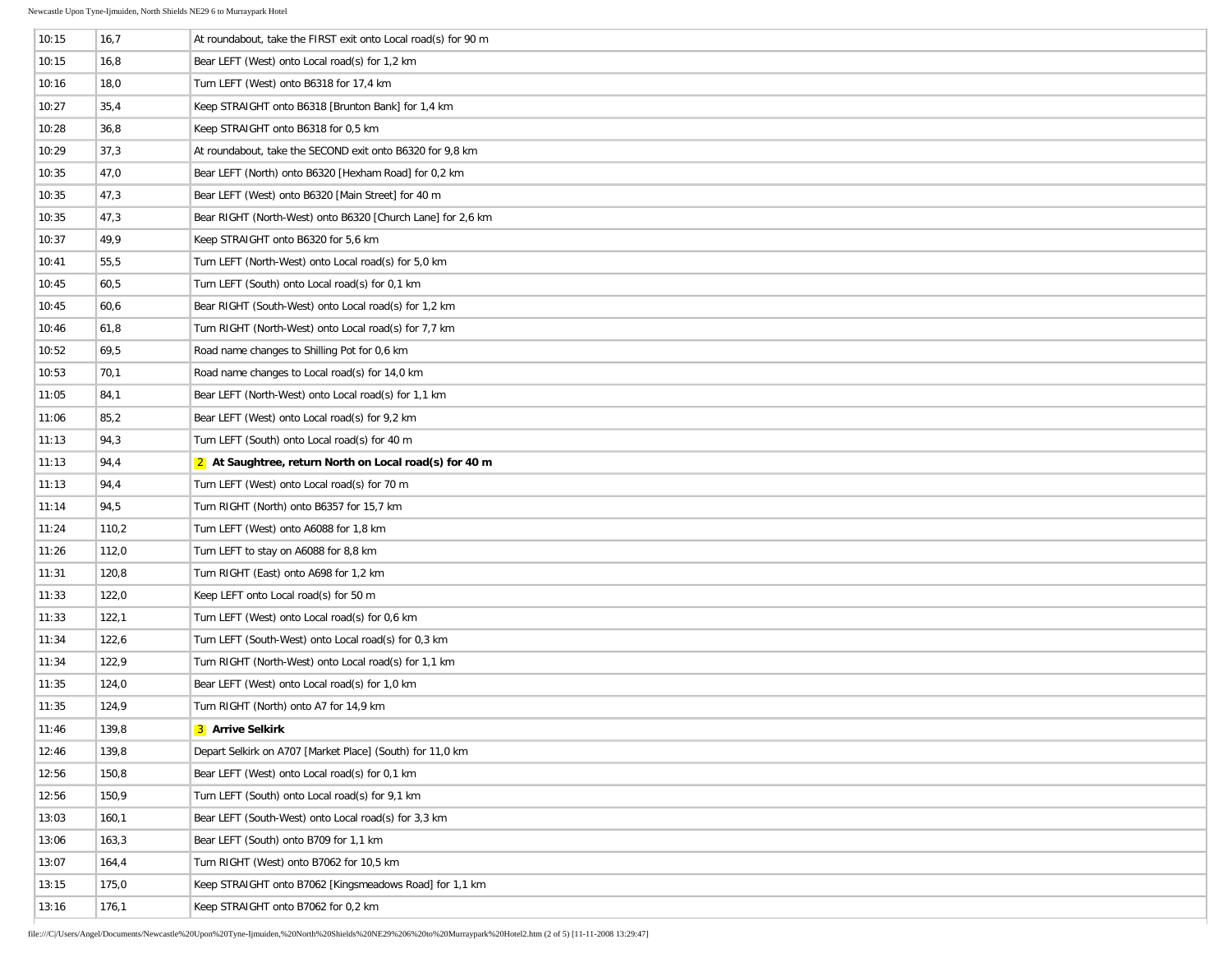| 13:17 | 176,3 | Keep STRAIGHT onto A72 for 16,8 km                                                    |
|-------|-------|---------------------------------------------------------------------------------------|
| 13:28 | 193,1 | Turn RIGHT (West) onto A721 for 3,6 km                                                |
| 13:31 | 196,7 | Turn RIGHT (North-East) onto A702 for 20 m                                            |
| 13:31 | 196,7 | Bear LEFT (North) onto Local road(s) for 40 m                                         |
| 13:31 | 196,8 | Bear LEFT (North-West) onto A721 for 12,3 km                                          |
| 13:39 | 209,1 | Keep STRAIGHT onto A70 [Main Street] for 1,5 km                                       |
| 13:41 | 210,6 | Turn RIGHT (North-West) onto B7016 for 3,6 km                                         |
| 13:43 | 214,2 | Keep STRAIGHT onto B7016 [Carnwath Road] for 1,6 km                                   |
| 13:44 | 215,7 | Keep LEFT onto Local road(s) for 2,3 km                                               |
| 13:47 | 218,1 | Turn RIGHT (North) onto A706 for 0,8 km                                               |
| 13:48 | 218,8 | Turn LEFT (West) onto B715 [Climpy Road] for 6,2 km                                   |
| 13:53 | 225,1 | Keep STRAIGHT onto B715 [Headlesscross Road] for 0,4 km                               |
| 13:53 | 225,5 | Turn RIGHT (North-East) onto B7010 [Springhill and Leadloch Road] for 1,9 km          |
| 13:55 | 227,4 | Keep STRAIGHT onto B7010 [Shotts Road] for 0,5 km                                     |
| 13:55 | 227,9 | Keep STRAIGHT onto B7010 [Main Street] for 0,7 km                                     |
| 13:56 | 228,5 | Turn LEFT (North-West) onto Harthill Road for 0,2 km                                  |
| 13:57 | 228,7 | Road name changes to Local road(s) for 3,1 km                                         |
| 14:00 | 231,8 | Bear LEFT (North) onto Local road(s) for 1,6 km                                       |
| 14:02 | 233,4 | Turn LEFT (West) onto B7066 [East Main Street] for 0,2 km                             |
| 14:02 | 233,6 | Turn RIGHT (North) onto B718 [Westcraigs Road] for 0,7 km                             |
| 14:04 | 234,3 | Keep STRAIGHT onto B718 for 1,3 km                                                    |
| 14:05 | 235,6 | Keep STRAIGHT onto B718 [Harthill Road] for 0,7 km                                    |
| 14:05 | 236,3 | Keep STRAIGHT onto B718 [Westcraigs Road] for 0,1 km                                  |
| 14:05 | 236,5 | Road name changes to Heights Road for 0,3 km                                          |
| 14:06 | 236,7 | Road name changes to Local road(s) for 0,7 km                                         |
| 14:08 | 237,4 | Turn RIGHT (East) onto Local road(s) for 3,4 km                                       |
| 14:11 | 240,8 | Turn LEFT (North-West) onto Local road(s) for 0,7 km                                  |
| 14:11 | 241,5 | Bear LEFT (North-West) onto Local road(s) for 0,5 km                                  |
| 14:11 | 242,0 | Turn RIGHT (North) onto Local road(s) for 0,6 km                                      |
| 14:12 | 242,6 | Turn RIGHT (East) onto B825, then immediately turn LEFT (North) onto B8022 for 4,5 km |
| 14:16 | 247,1 | Bear RIGHT (West) onto B803 [High Street] for 40 m                                    |
| 14:17 | 247,2 | Turn RIGHT (North) onto B803 [Main Street] for 0,3 km                                 |
| 14:17 | 247,5 | Keep STRAIGHT onto B803 [Manse Place] for 0,1 km                                      |
| 14:17 | 247,6 | Keep STRAIGHT onto B803 for 5,7 km                                                    |
| 14:21 | 253,4 | Turn LEFT (West) onto Local road(s) for 1,0 km                                        |
| 14:22 | 254,3 | Turn LEFT (West) onto Local road(s) for 3,2 km                                        |
| 14:25 | 257,6 | Turn RIGHT (North-East) onto Local road(s) for 1,7 km                                 |
| 14:26 | 259,3 | Bear RIGHT (North) onto B816 for 10 m                                                 |
| 14:27 | 259,3 | Bear LEFT (North) onto B816 [Hillview Road] for 0,3 km                                |
| 14:27 | 259,6 | Bear RIGHT (North) onto B816 [Church Street] for 0,1 km                               |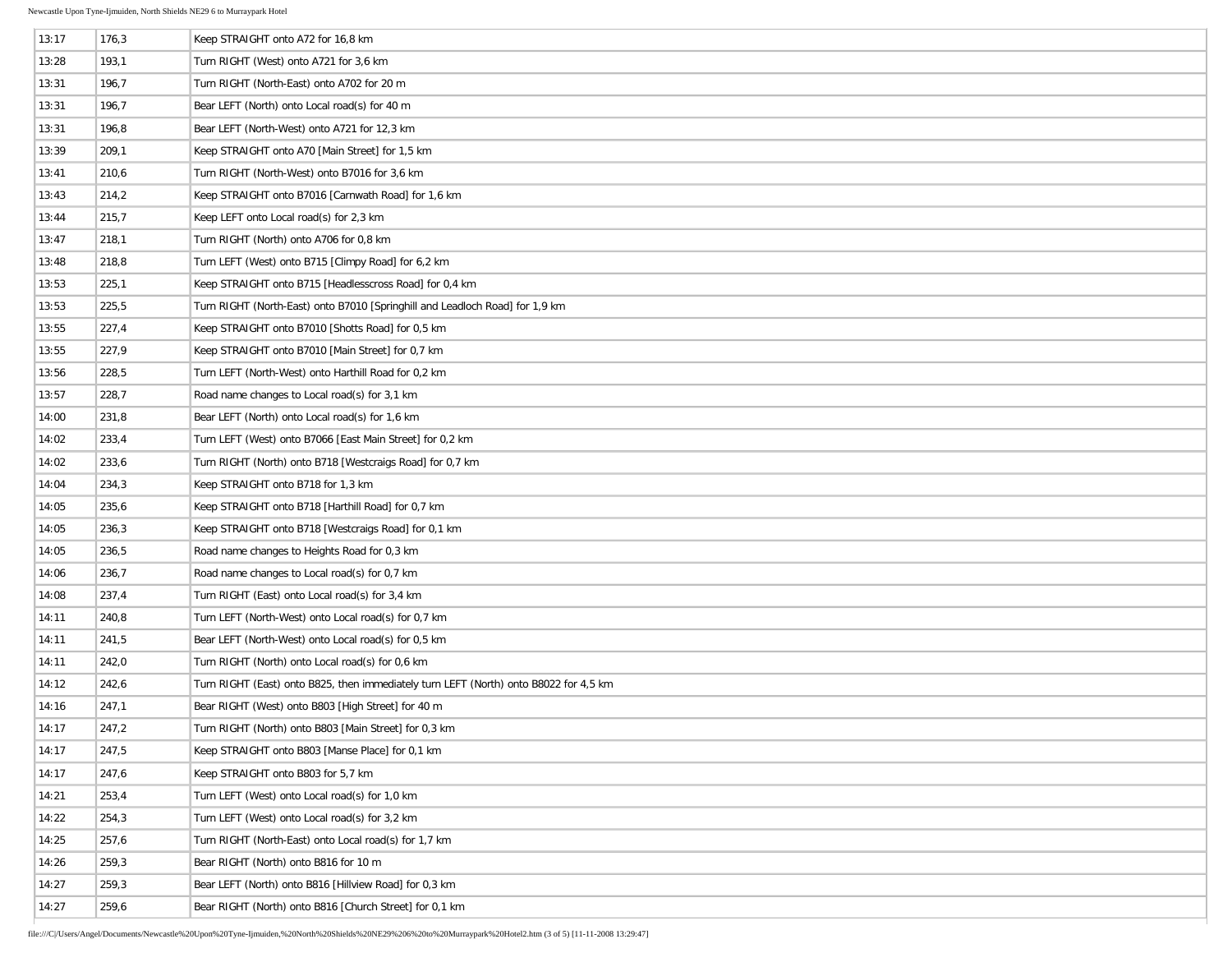| 14:27 | 259,7 | Turn LEFT (North-West) onto B816 [Broomhill Road] for 0,9 km                                                 |
|-------|-------|--------------------------------------------------------------------------------------------------------------|
| 14:28 | 260,7 | Keep STRAIGHT onto B816 [Bridge Street] for 0,3 km                                                           |
| 14:28 | 260,9 | At roundabout, take the FIRST exit onto A803 [High Street] for 0,5 km                                        |
| 14:29 | 261,5 | Turn RIGHT (North) onto Drove Loan for 1,1 km                                                                |
| 14:31 | 262,6 | Turn RIGHT (North) onto A872 [Denny Road] for 0,5 km                                                         |
| 14:32 | 263,0 | Turn LEFT (West) onto A872 [Nethermains Road] for 2,1 km                                                     |
| 14:34 | 265,2 | Turn LEFT (North-West) onto A872 [Stirling Street] for 5,0 km                                                |
| 14:38 | 270,2 | Turn LEFT (West) onto Local road(s) for 1,2 km                                                               |
| 14:40 | 271,4 | Turn RIGHT (North-East) onto Local road(s) for 0,7 km                                                        |
| 14:40 | 272,1 | Turn RIGHT (East) onto New Line Road for 2,2 km                                                              |
| 14:43 | 274,3 | Turn RIGHT (East) onto Fairhill Road, then immediately turn LEFT (North) onto A872 [Glasgow Road] for 1,0 km |
| 14:46 | 275,3 | At roundabout, take the FIRST exit onto B8051 [Borestone Crescent] for 1,4 km                                |
| 14:48 | 276,7 | Keep STRAIGHT onto St Ninians Road for 0,4 km                                                                |
| 14:49 | 277,1 | Keep STRAIGHT onto A811 [St Ninians Road] for 0,1 km                                                         |
| 14:50 | 277,3 | Turn LEFT (West) onto A811 [Dumbarton Road] for 0,2 km                                                       |
| 14:50 | 277,5 | 4 At Stirling, stay on A811 [Dumbarton Road] (West) for 13,4 km                                              |
| 14:59 | 290,9 | At roundabout, take the SECOND exit onto A811 for 5,3 km                                                     |
| 15:03 | 296,2 | Bear RIGHT (West) onto B8034 for 8,0 km                                                                      |
| 15:08 | 304,2 | Turn LEFT (West) onto A81 for 5,4 km                                                                         |
| 15:12 | 309,6 | Turn RIGHT (West) onto A821 for 1,4 km                                                                       |
| 15:14 | 311,1 | Turn LEFT (West) onto B829 for 1,8 km                                                                        |
| 15:16 | 312,9 | Bear RIGHT (West) onto B829 [Pass of Aberfoyle] for 5,3 km                                                   |
| 15:19 | 318,2 | Bear RIGHT (West) onto B829 for 10,3 km                                                                      |
| 15:26 | 328,5 | Turn RIGHT (East) onto Local road(s) for 0,7 km                                                              |
| 15:27 | 329,2 | Turn RIGHT (East) onto Local road(s) for 0,2 km                                                              |
| 15:27 | 329,4 | 5 At Stronachlachar, stay on Local road(s) (West) for 0,1 km                                                 |
| 15:27 | 329,5 | Turn LEFT (South) onto Local road(s) for 0,7 km                                                              |
| 15:28 | 330,3 | Turn LEFT (South) onto B829 for 17,4 km                                                                      |
| 15:40 | 347,7 | Turn LEFT (North) onto A821 [Dukes Pass] for 9,2 km                                                          |
| 15:47 | 356,9 | Turn RIGHT (East) onto A821 for 12,1 km                                                                      |
| 15:55 | 369,0 | Turn LEFT (West) onto A84 for 20,1 km                                                                        |
| 16:08 | 389,1 | 6 At Lochearnhead, stay on A84 (North) for 30 m                                                              |
| 16:08 | 389,1 | Turn RIGHT (East) onto A85 for 30,5 km                                                                       |
| 16:29 | 419,6 | Turn LEFT (East) onto A85 [West High Street] for 1,2 km                                                      |
| 16:31 | 420,9 | Turn LEFT (West) onto Connaught Terrace for 0,3 km                                                           |
| 16:32 | 421,2 | 7 Arrive Murraypark Hotel [Connaught Terrace, Crieff, PH7 3, United Kingdom, Tel: +44 1764-653731]           |